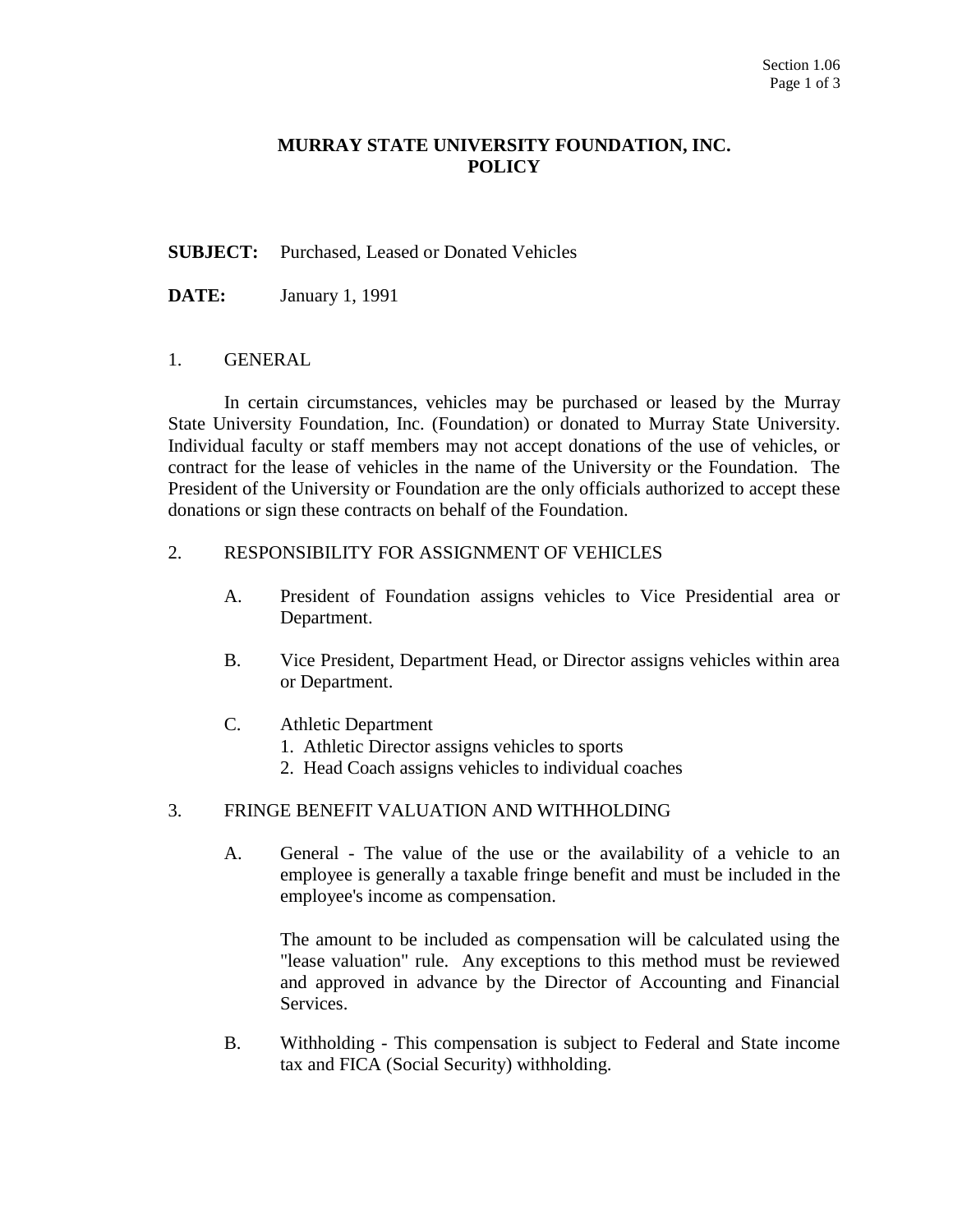- C. Lease Valuation Rule
	- Under this method, the total value of use will be included in compensation. Annual lease value will be determined from IRS tables, based on the estimated fair market value of the vehicle on the date of first availability to the employee.
	- Estimated fair market value is not redetermined once a vehicle has been made available to the employee.
	- Estimated fair market value will be based on dealer's written statement (which should include description of vehicle, date of valuation and value) of the estimated selling price to an unrelated third party. These estimates will be compared to NADA book or other standards. The department will be responsible for justifying any significant discrepancy.
	- Amount to be included as compensation will be determined based on continuous days the vehicle is available for use as follows:

Less than 30 days - Annual lease value, times 4, times number of days available, divided by 365.

30 or more days - Annual lease value, times number of days available, divided by 365.

### 4. TRAVEL VOUCHERS, REIMBURSEMENT, AND OTHER COSTS

A. Lease Valuation Rule - For individuals using vehicles valued under the lease valuation rule, the maximum reimbursement for travel will be at the rate established in the general University travel policy (currently 30 48 cents per mile).

B. Other Costs - Insurance and normal operating maintenance will be paid by either the Foundation or the donor/lessor, depending on the agreement with the donor/lessor. The employee will be responsible for repair and payment of any damage to the car (including the deductible amount on collision insurance in the event that repair costs exceed the deductible amount) which occurs during personal use of the car outside of Calloway County, Kentucky.

### 5. PAYROLL REPORTING

A. Leased or Donated Vehicle (**Exhibit 1**) - This form must be completed and a copy filed with the Foundation accounting staff within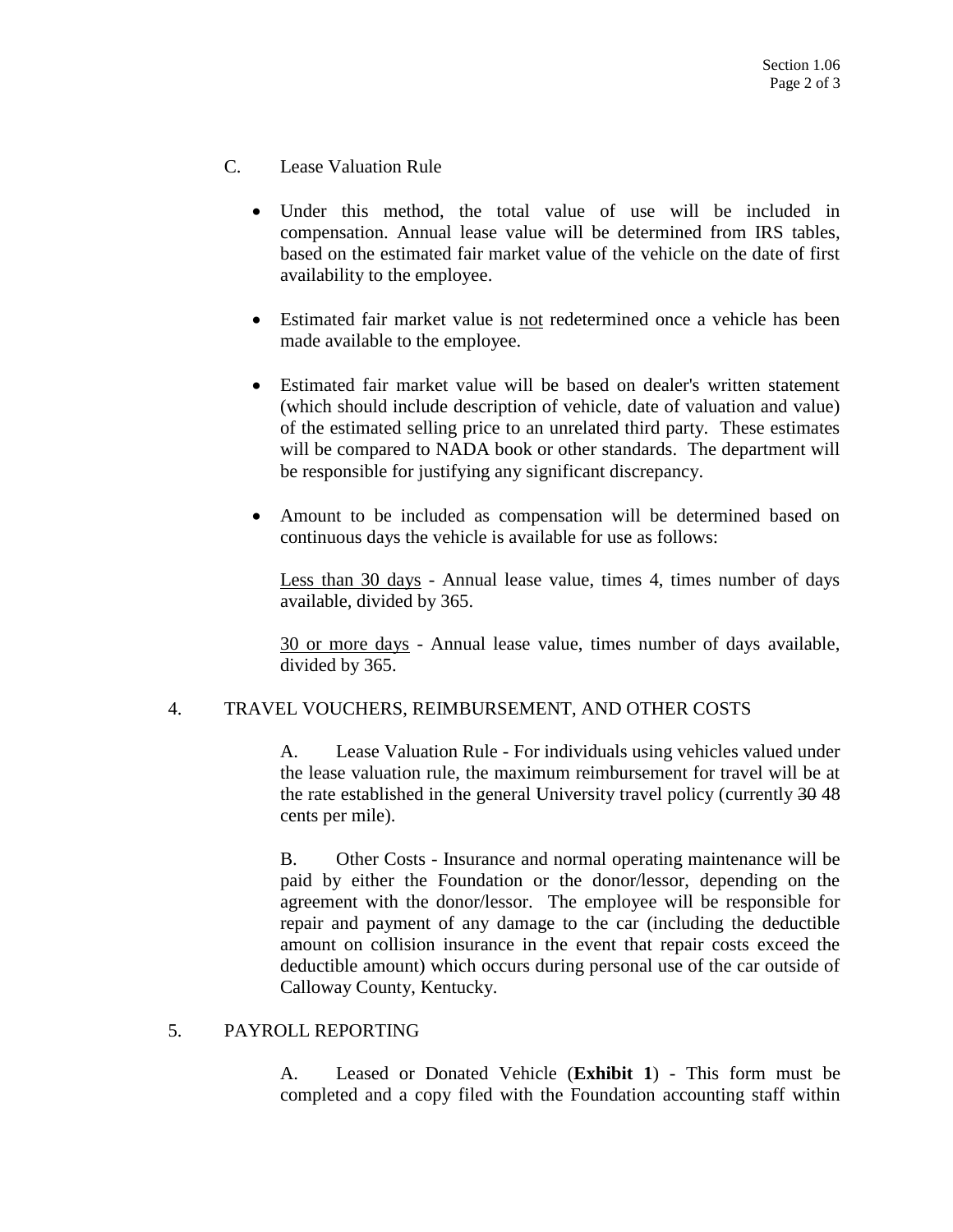one week after vehicle is acquired or within one week after vehicle is reassigned to a department, or turned in.

B. Leased or Donated Vehicle Assignment (**Exhibit 2**) - This form must be completed and filed with the University Payroll office for each employee to whom a vehicle was assigned during the previous month; it must be filed with Payroll no later than two weeks prior to the next scheduled pay date (generally the 15th, except when the scheduled University pay date is prior to month-end).

For example, use for March should be reported to Payroll no later than April 15. Because, under IRS regulations, use for December can properly be reported in the next tax year, this will not necessitate any year-end adjustment in the reporting cycle.

When an employee is terminated, this form (reflecting final use) must be filed with Payroll no later than two weeks prior to the employee's last scheduled pay date.

Revised October 23, 2014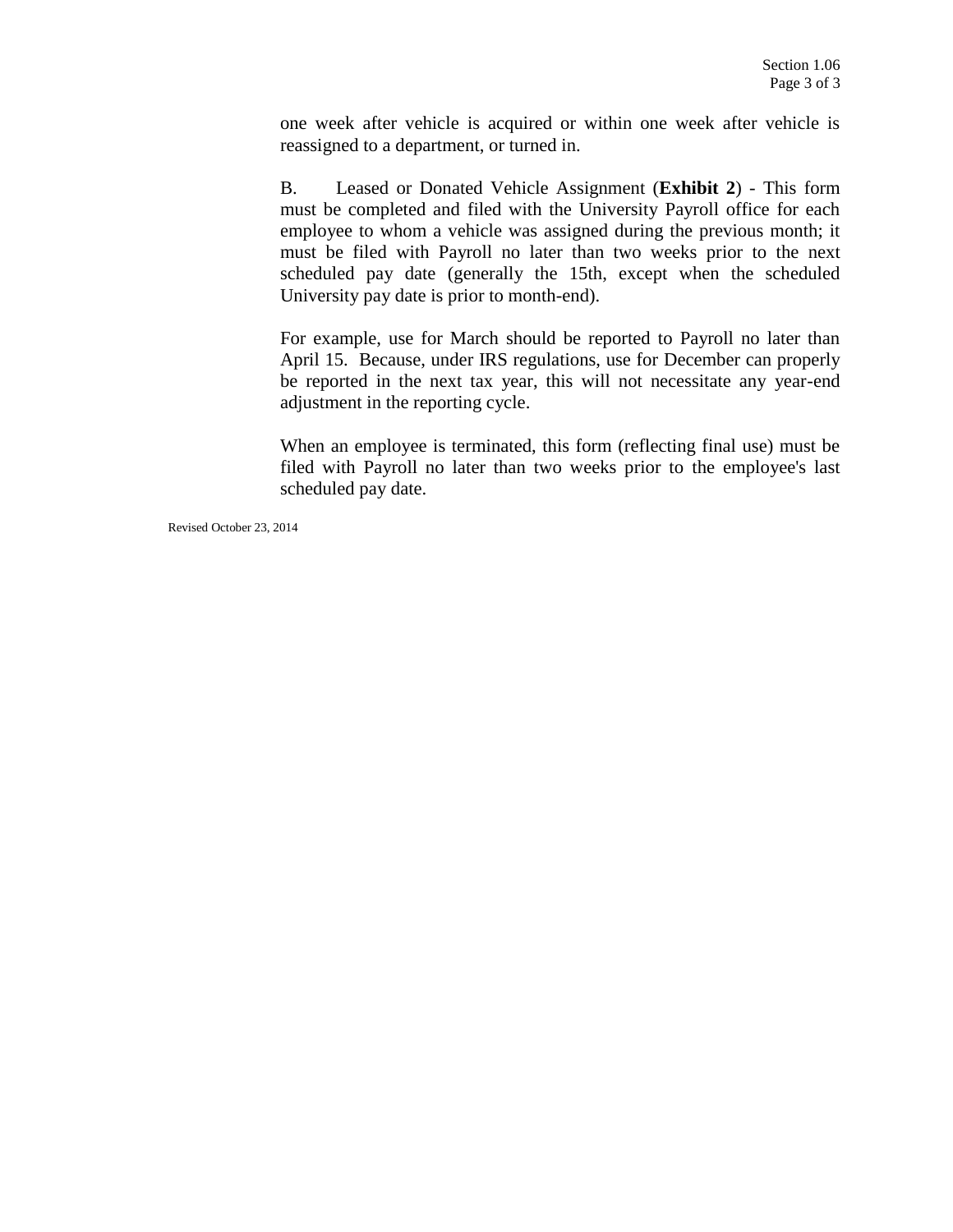# **MURRAY STATE UNIVERSITY FOUNDATION, INC. LEASED OR DONATED VEHICLE ASSIGNMENT**

| Assigned to:                                                                                                                                                                                                                                                                                                                                                                                         | Department                            |                                       |  |
|------------------------------------------------------------------------------------------------------------------------------------------------------------------------------------------------------------------------------------------------------------------------------------------------------------------------------------------------------------------------------------------------------|---------------------------------------|---------------------------------------|--|
| Original use ___________, reassignment ____________, or returned ______________.                                                                                                                                                                                                                                                                                                                     |                                       |                                       |  |
| (delete one) (If leased, attach a copy of lease, if donated, attach a signed copy of acceptance.)                                                                                                                                                                                                                                                                                                    |                                       |                                       |  |
| If donated, consideration given by Foundation:                                                                                                                                                                                                                                                                                                                                                       |                                       |                                       |  |
|                                                                                                                                                                                                                                                                                                                                                                                                      |                                       |                                       |  |
| Date first available: ____________ Mileage when first available: ________________                                                                                                                                                                                                                                                                                                                    |                                       |                                       |  |
| Make, model & description: $\frac{1}{\sqrt{1-\frac{1}{2}}}\left\{ \frac{1}{2}, \frac{1}{2}, \frac{1}{2}, \frac{1}{2}, \frac{1}{2}, \frac{1}{2}, \frac{1}{2}, \frac{1}{2}, \frac{1}{2}, \frac{1}{2}, \frac{1}{2}, \frac{1}{2}, \frac{1}{2}, \frac{1}{2}, \frac{1}{2}, \frac{1}{2}, \frac{1}{2}, \frac{1}{2}, \frac{1}{2}, \frac{1}{2}, \frac{1}{2}, \frac{1}{2}, \frac{1}{2}, \frac{1}{2}, \frac{1}{$ |                                       |                                       |  |
|                                                                                                                                                                                                                                                                                                                                                                                                      | (Date)                                |                                       |  |
|                                                                                                                                                                                                                                                                                                                                                                                                      |                                       |                                       |  |
|                                                                                                                                                                                                                                                                                                                                                                                                      |                                       | (If dealer, attach statement)         |  |
|                                                                                                                                                                                                                                                                                                                                                                                                      |                                       | (Lessor, Donor, Employee, Foundation) |  |
|                                                                                                                                                                                                                                                                                                                                                                                                      | (Lessor, Donor, Employee, Foundation) |                                       |  |
| If insurance paid by Foundation:                                                                                                                                                                                                                                                                                                                                                                     |                                       | (Lessor, Donor, Employee, Foundation) |  |
|                                                                                                                                                                                                                                                                                                                                                                                                      |                                       |                                       |  |
|                                                                                                                                                                                                                                                                                                                                                                                                      |                                       |                                       |  |
|                                                                                                                                                                                                                                                                                                                                                                                                      |                                       |                                       |  |
|                                                                                                                                                                                                                                                                                                                                                                                                      |                                       |                                       |  |

(President, Vice President, or Department Head)